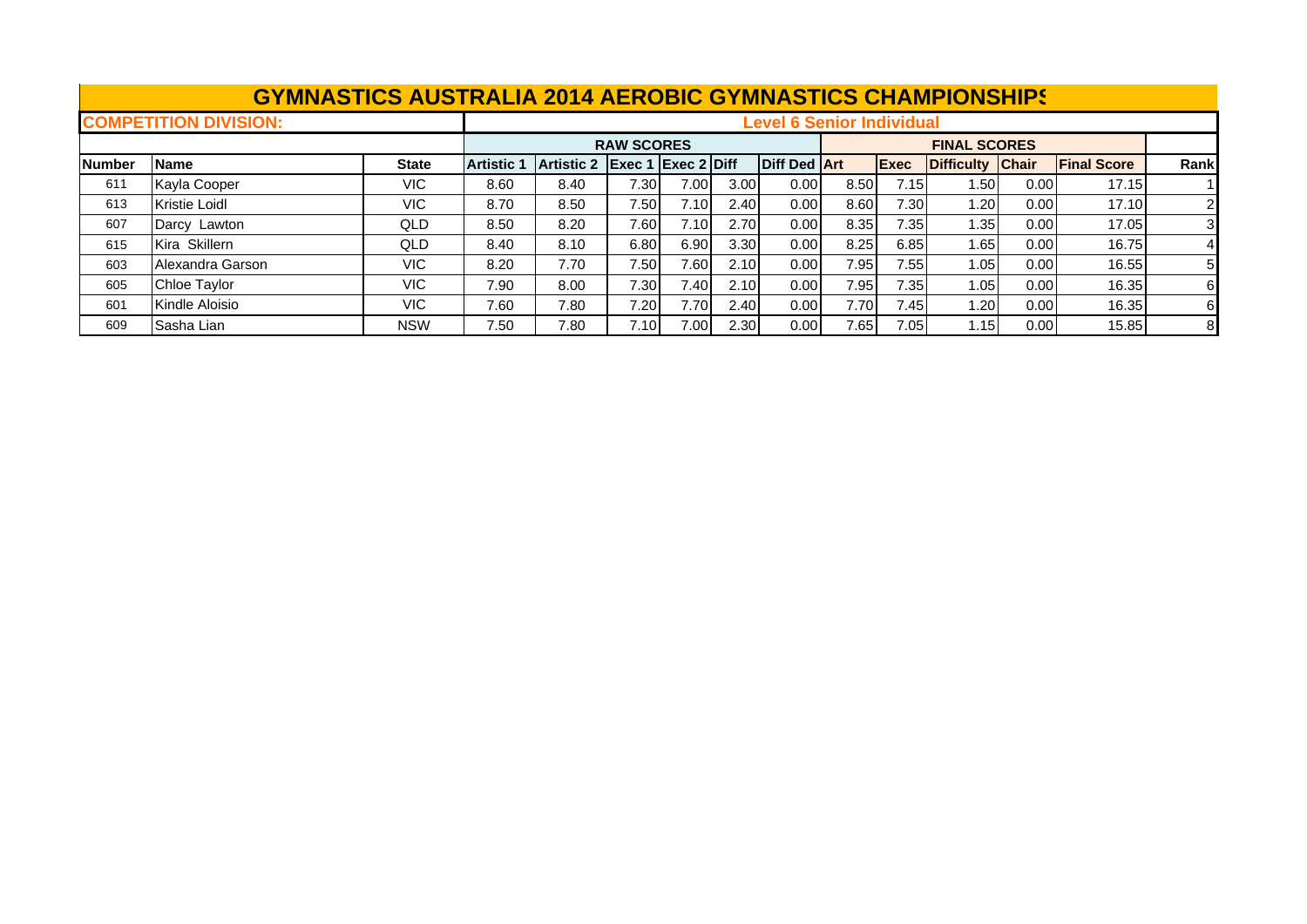|               | <b>GYMNASTICS AUSTRALIA 2014 AEROBIC GYMNASTICS CHAMPIONSHIPS</b> |              |                   |                                        |                                      |      |                   |                     |      |                     |                         |      |                    |                |  |  |
|---------------|-------------------------------------------------------------------|--------------|-------------------|----------------------------------------|--------------------------------------|------|-------------------|---------------------|------|---------------------|-------------------------|------|--------------------|----------------|--|--|
|               | <b>COMPETITION DIVISION:</b>                                      |              |                   | <b>Level 6 Intermediate Individual</b> |                                      |      |                   |                     |      |                     |                         |      |                    |                |  |  |
|               |                                                                   |              |                   | <b>RAW SCORES</b>                      |                                      |      |                   |                     |      | <b>FINAL SCORES</b> |                         |      |                    |                |  |  |
| <b>Number</b> | <b>Name</b>                                                       | <b>State</b> | <b>Artistic 1</b> | Artistic 2                             | $\left $ Exec 1 $\left $ Exec 2 Diff |      |                   | <b>Diff Ded Art</b> |      | <b>Exec</b>         | <b>Difficulty Chair</b> |      | <b>Final Score</b> | Rankl          |  |  |
| 612           | Mikaela Dyson                                                     | QLD          | 7.70              | 8.10                                   | 7.50                                 | 7.30 | 2.30              | 0.00                | 7.90 | 7.40                | 1.15                    | 0.00 | 16.45              |                |  |  |
| 616           | Nina lafrate                                                      | <b>VIC</b>   | 8.10              | 7.90                                   | 6.70                                 | 6.60 | 3.20              | 0.00                | 8.00 | 6.65                | 1.60                    | 0.00 | 16.25              |                |  |  |
| 608           | Anna Stelmach                                                     | <b>VIC</b>   | 8.00              | 7.70                                   | 7.00                                 | 7.20 | 2.40              | 0.00                | 7.85 | 7.10                | 1.20                    | 0.00 | 16.15              | 3 <sup>l</sup> |  |  |
| 614           | Annalea Prespakis                                                 | <b>VIC</b>   | 8.20              | 7.70                                   | 6.80                                 | 6.80 | 2.50              | 0.00                | 7.95 | 6.80                | 1.25                    | 0.00 | 16.00              |                |  |  |
| 606           | Grace Porter                                                      | QLD          | 7.90              | 7.80                                   | 6.50                                 | 6.30 | 2.30 <sub>1</sub> | 0.00                | 7.85 | 6.40                | 1.15                    | 0.00 | 15.40              | 51             |  |  |
| 610           | Eleri John                                                        | <b>WA</b>    | 7.00              | 7.20                                   | 7.20                                 | 7.00 | 2.40              | 0.00                | 7.10 | 7.10                | 1.20                    | 0.00 | 15.40              |                |  |  |
| 602           | Jemma Bury                                                        | <b>QLD</b>   | 7.20              | 7.10                                   | 6.20                                 | 6.10 | 2.20              | 0.00                | 7.15 | 6.15                | 1.10                    | 0.10 | 14.30              |                |  |  |
| 604           | <b>Milla Marston</b>                                              | <b>VIC</b>   | 7.30              | 7.40                                   | 5.70                                 | 5.90 | 2.20              | 0.00                | 7.35 | 5.80                | 1.10                    | 0.00 | 14.25              | 81             |  |  |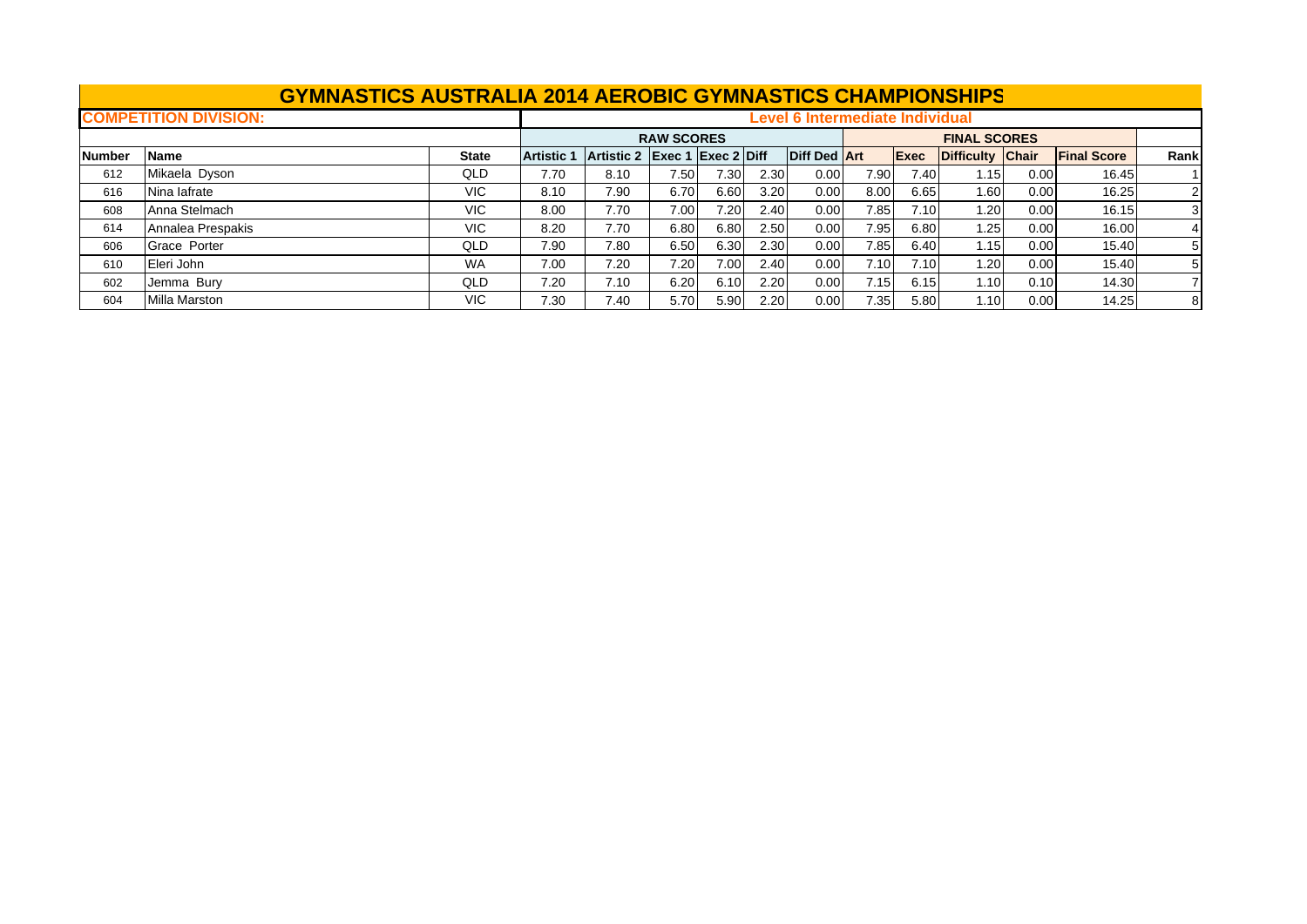|                              | <b>GYMNASTICS AUSTRALIA 2014 AEROBIC GYMNASTICS CHAMPIONSHIPS</b> |              |                   |                                  |                   |                           |      |                     |      |      |                     |      |                   |                |  |  |
|------------------------------|-------------------------------------------------------------------|--------------|-------------------|----------------------------------|-------------------|---------------------------|------|---------------------|------|------|---------------------|------|-------------------|----------------|--|--|
| <b>COMPETITION DIVISION:</b> |                                                                   |              |                   | <b>Level 7 Senior Individual</b> |                   |                           |      |                     |      |      |                     |      |                   |                |  |  |
|                              |                                                                   |              |                   |                                  | <b>RAW SCORES</b> |                           |      |                     |      |      | <b>FINAL SCORES</b> |      |                   |                |  |  |
| <b>Number</b>                | Name                                                              | <b>State</b> | <b>Artistic 1</b> | <b>Artistic 2</b>                |                   | <b>Exec 1 Exec 2 Diff</b> |      | <b>Diff Ded Art</b> |      | Exec | Difficulty Chair    |      | <b>Final Scor</b> | Rank           |  |  |
| 629                          | Marni Forde-Sloan                                                 | <b>QLD</b>   | 8.70              | 8.90                             | 8.50              | 8.30                      | 4.70 | 0.00                | 8.80 | 8.40 | 2.35                | 0.00 | 19.55             |                |  |  |
| 627                          | <b>Taylor Clayton</b>                                             | <b>QLD</b>   | 8.80              | 9.10                             | 7.50              | 6.90                      | 4.60 | 0.00                | 8.95 | 7.20 | 2.30                | 0.00 | 18.45             | $\overline{2}$ |  |  |
| 619                          | <b>Nicola Pithers</b>                                             | <b>NSW</b>   | 8.60              | 8.80                             | 7.60              | 7.50                      | 3.70 | 0.00                | 8.70 | 7.55 | 1.85                | 0.00 | 18.10             | 3              |  |  |
| 631                          | <b>Samantha Panos</b>                                             | <b>NSW</b>   | 8.70              | 8.50                             | 7.50              | 7.40                      | 4.10 | 0.00                | 8.60 | 7.45 | 2.05                | 0.00 | 18.10             |                |  |  |
| 617                          | Ebony Biden                                                       | VIC.         | 8.50              | 8.30                             | 7.40              | 7.20                      | 4.10 | 0.00                | 8.40 | 7.30 | 2.05                | 0.00 | 17.75             | 5              |  |  |
| 621                          | <b>Elizabeth Main</b>                                             | <b>NZL</b>   | 7.90              | 7.90                             | 7.60              | 7.60                      | 2.90 | 0.00                | 7.90 | 7.60 | 1.45                | 0.00 | 16.95             | 61             |  |  |
| 633                          | <b>Holly Gniadek</b>                                              | <b>SA</b>    | 8.10              | 8.10                             | 7.40              | 7.10                      | 3.10 | 0.00                | 8.10 | 7.25 | 1.55                | 0.00 | 16.90             | 6              |  |  |
| 623                          | Emma Shelton                                                      | VIC.         | 7.80              | 8.20                             | 7.00              | 6.80                      | 3.00 | 0.00                | 8.00 | 6.90 | 1.50                | 0.00 | 16.40             | 8              |  |  |
| 625                          | <b>Tyson Martin-Durrington</b>                                    | <b>NSW</b>   | 7.80              | 7.80                             | 6.30              | 6.40                      | 3.40 | 0.00                | 7.80 | 6.35 | 1.70I               | 0.00 | 15.85             | 9              |  |  |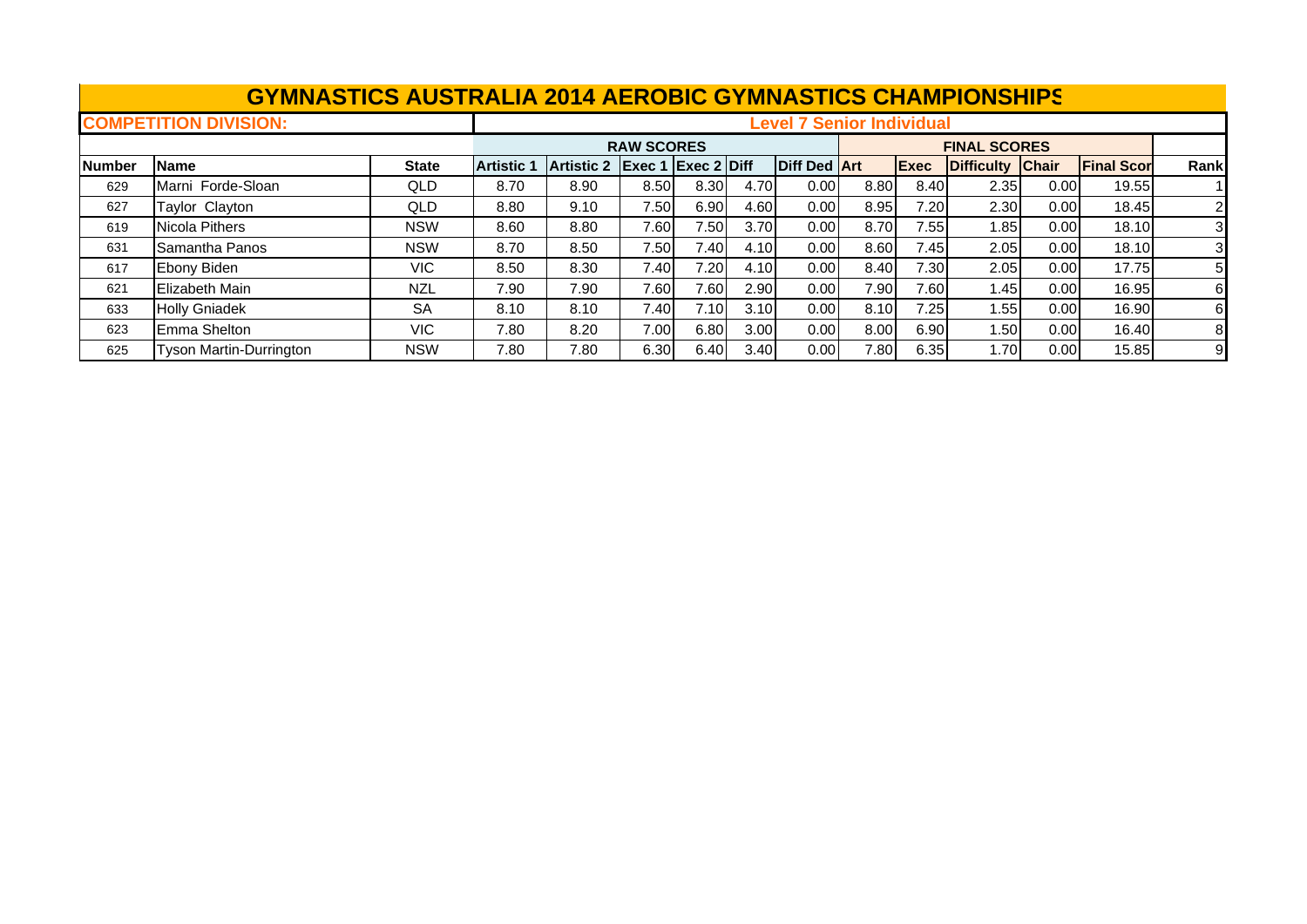|               | <b>GYMNASTICS AUSTRALIA 2014 AEROBIC GYMNASTICS CHAMPIONSHIPS</b> |                                        |                   |                               |      |      |      |                     |      |                     |                  |      |                    |       |
|---------------|-------------------------------------------------------------------|----------------------------------------|-------------------|-------------------------------|------|------|------|---------------------|------|---------------------|------------------|------|--------------------|-------|
|               | <b>COMPETITION DIVISION:</b>                                      | <b>Level 7 Intermediate Individual</b> |                   |                               |      |      |      |                     |      |                     |                  |      |                    |       |
|               |                                                                   |                                        |                   | <b>RAW SCORES</b>             |      |      |      |                     |      | <b>FINAL SCORES</b> |                  |      |                    |       |
| <b>Number</b> | <b>Name</b>                                                       | <b>State</b>                           | <b>Artistic 1</b> | Artistic 2 Exec 1 Exec 2 Diff |      |      |      | <b>Diff Ded Art</b> |      | Exec                | Difficulty Chair |      | <b>Final Score</b> | Rankl |
| 624           | Kirsty Till                                                       | QLD                                    | 7.70              | 7.90                          | 7.70 | 7.80 | 4.30 | 0.00                | 7.80 | 7.75                | 2.15             | 0.00 | 17.70              |       |
| 628           | Zoe Aloisio                                                       | <b>VIC</b>                             | 8.30              | 7.80                          | 7.60 | 7.80 | 3.20 | 0.00                | 8.05 | 7.70                | 1.60             | 0.00 | 17.35              |       |
| 618           | Sophia Pappas                                                     | VIC.                                   | 7.80              | 7.90                          | 7.70 | 7.80 | 3.00 | 0.00                | 7.85 | 7.75                | 1.50             | 0.00 | 17.10              |       |
| 620           | Elizabeth Burgess                                                 | <b>QLD</b>                             | 7.80              | 7.60                          | 7.50 | 7.60 | 3.10 | 0.00                | 7.70 | 7.55                | 1.55             | 0.00 | 16.80              |       |
| 626           | Eden Leicester                                                    | <b>WA</b>                              | 7.80              | 7.80                          | 6.60 | 6.70 | 3.70 | 0.00                | 7.80 | 6.65                | 1.85             | 0.00 | 16.30              | 51    |
| 622           | Kaya Kurtukoff                                                    | <b>QLD</b>                             | 7.80              | 7.60                          | 6.60 | 6.80 | 2.60 | 0.00                | 7.70 | 6.70                | 1.30             | 0.00 | 15.70              | 61    |
| 630           | Chelsea Riddell                                                   | <b>NZL</b>                             | 7.10              | 7.20                          | 6.20 | 6.00 | 2.60 | 0.00                | 7.15 | 6.10                | 1.30             | 0.00 | 14.55              |       |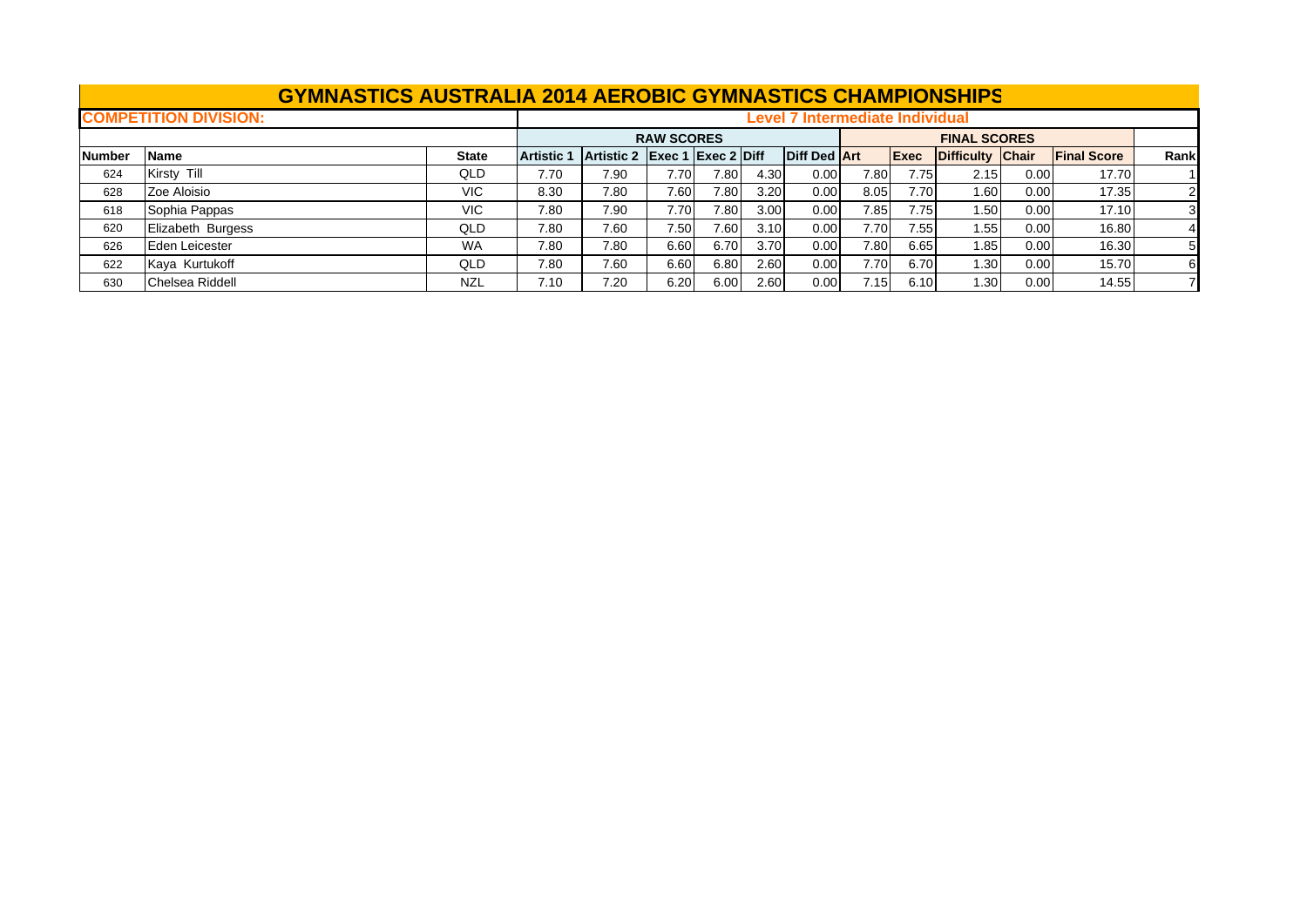|               | <b>GYMNASTICS AUSTRALIA 2014 AEROBIC GYMNASTICS CHAMPIONSHIPS</b> |                                  |                   |                               |      |      |      |                     |      |                     |                  |      |                    |      |
|---------------|-------------------------------------------------------------------|----------------------------------|-------------------|-------------------------------|------|------|------|---------------------|------|---------------------|------------------|------|--------------------|------|
|               | <b>COMPETITION DIVISION:</b>                                      | <b>Level 6 Junior Individual</b> |                   |                               |      |      |      |                     |      |                     |                  |      |                    |      |
|               |                                                                   |                                  |                   | <b>RAW SCORES</b>             |      |      |      |                     |      | <b>FINAL SCORES</b> |                  |      |                    |      |
| <b>Number</b> | <b>Name</b>                                                       | <b>State</b>                     | <b>Artistic 1</b> | Artistic 2 Exec 1 Exec 2 Diff |      |      |      | <b>Diff Ded Art</b> |      | Exec                | Difficulty Chair |      | <b>Final Score</b> | Rank |
| 641           | Elian Jabbour                                                     | <b>NSW</b>                       | 9.00              | 9.00                          | 8.30 | 8.00 | 2.90 | 0.00                | 9.00 | 8.15                | 1.45             | 0.00 | 18.60              |      |
| 643           | Madison Swan                                                      | <b>NSW</b>                       | 8.60              | 8.50                          | 7.60 | 7.70 | 2.80 | 0.00                | 8.55 | 7.65                | 1.40             | 0.00 | 17.60              |      |
| 645           | Juliah Tolentino                                                  | <b>NSW</b>                       | 8.30              | 8.80                          | 7.10 | 7.60 | 2.00 | 0.00                | 8.55 | 7.35                | 1.00             | 0.00 | 16.90              |      |
| 635           | Lucy Nichols                                                      | <b>NSW</b>                       | 7.70              | 8.00                          | 7.50 | 7.40 | 2.10 | 0.00                | 7.85 | 7.45                | 1.05             | 0.00 | 16.35              |      |
| 639           | Erin Harrison                                                     | QLD                              | 7.80              | 7.60                          | 7.30 | 7.40 | 2.40 | 0.00                | 7.70 | 7.35                | 1.20             | 0.00 | 16.25              |      |
| 637           | Eliza Tree                                                        | QLD                              | 7.60              | 7.70                          | 6.90 | 7.20 | 2.20 | 0.00                | 7.65 | 7.05                | 1.10             | 0.00 | 15.80              | 61   |
| 647           | Charlotte Mitchell                                                | QLD                              | 7.90              | 7.50                          | 6.80 | 7.20 | 2.20 | 0.00                | 7.70 | 7.00                | 1.10             | 0.00 | 15.80              | 61   |